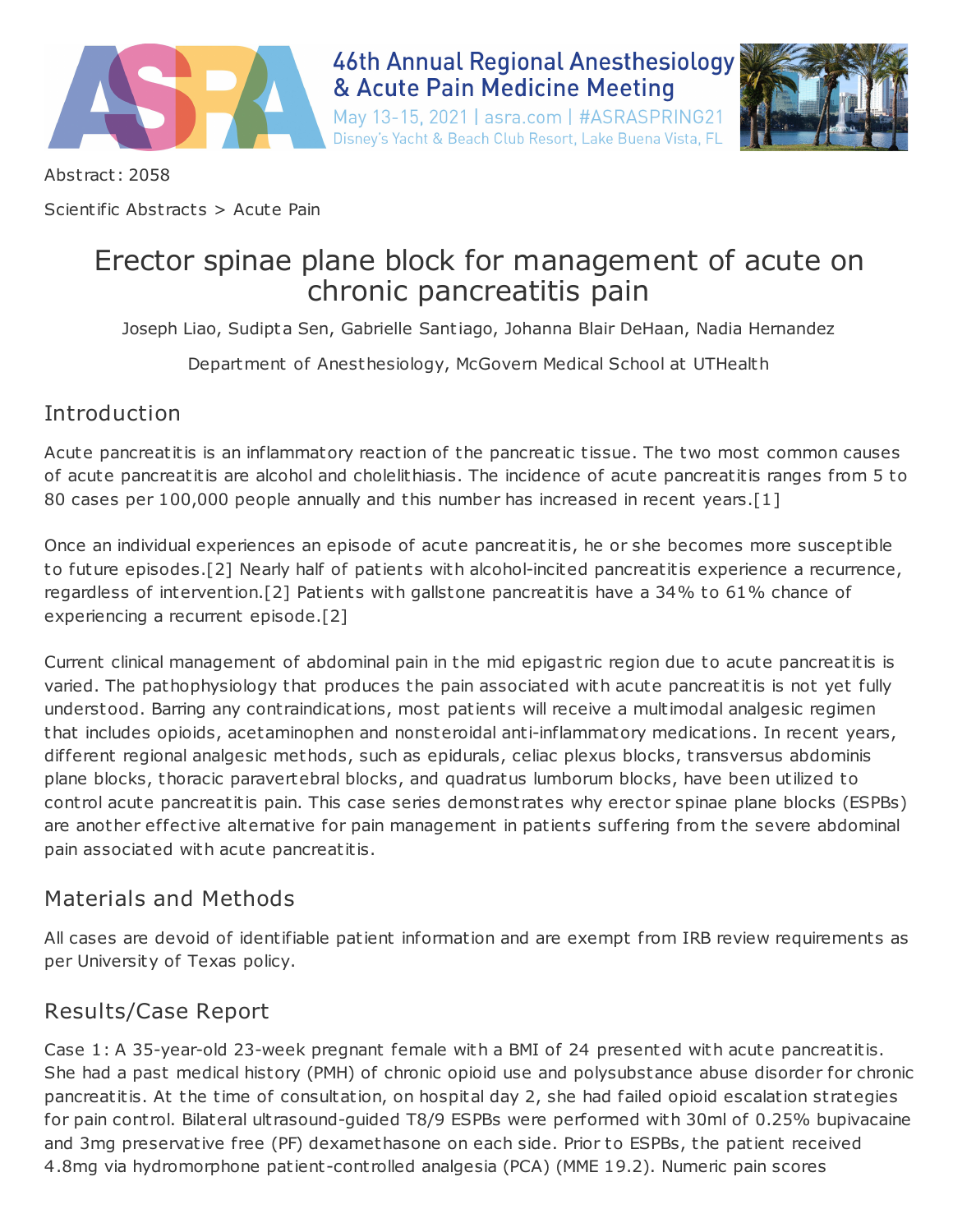decreased from 9/10 to 4/10. After the ESPBs, she required 40mg of oxycodone (MME 60) over the next 24 hours. The blocks were then repeated per patient's request with complete resolution of pain. She required zero opioids for her final 16 hours in the hospital before discharge.

Case 2: A 22-year-old male with a BMI of 23 presented with acute pancreatitis. He had a PMH of depression and chronic pancreatitis. He was on hydromorphone patient-cont rolled analgesia (PCA) and required a total MME of 51.2 over 24 hours at the time of consultation. Bilateral ult rasound-guided T8/9 ESPBs were performed with 30ml of 0.25% bupivacaine and 3mg PF dexamethasone on each side, and the patient only required 6mg of hydromorphone (MME 24) via PCA after the ESPBs. He received a total of 1mg hydromorphone (MME 4) in the 24 hours post-ESPB, and received an identical block without requiring any additional opioids until discharge.

Case 3: A 31-year-old female with a BMI of 25 presented with acute pancreatitis and pancreatic pseudocysts. She had a PMH of necrosectomy, hypertension, ectopic pregnancy and alcohol use disorder. At the time of consultation, she required 4mg of hydromorphone, 12mg of morphine, and 400mg of t ramadol (total MME 68) over 24 hours. Bilateral ult rasound-guided T8/9 ESPBs were performed with 30ml of 0.25% bupivacaine and 5mg of preservative-free dexamethasone. Her pain decreased from 10/10 to 6.3/10, and she received 25mg of oxycodone and 600mg of tramadol (total MME 97.5) over the next 24 hours.

#### **Discussion**

The pathophysiology of acute pancreatitis results in inflammatory mediators such as leukotrienes, arachidonic acid metabolites, bradykinin, and proteases, each of which are factors known to stimulate primary sensory neurons. The pain is thus theorized to be the consequence of pancreatic primary sensory neuron stimulation and the subsequent release of the tachykinins substance P and calcitoningene-related peptide. Patients with acute pancreatitis will experience referred pain along dermatomes T6-T9 since the cell bodies for these pancreatic viscerosensory pain axons lie within the T6-T9 dorsal root ganglions.[2] The patients in our case series experienced relief of visceral pain after receiving ESPBs. ESPBs likely cause paravertebral spread because its complications include Harlequin syndrome, which is an autonomic neuropathy that occurs after T3 ESPBs, and bilateral sensory deficits after T9 ESPBs.[3] We postulate that this block is effective as local anesthetic spreads to the nerve roots that form the sympathetic plexus.[4,5] This anesthetic dist ribution ultimately results in an abdominal visceral analgesia that makes ESPBs advantageous to other thoracic interfascial plane blocks.

Single-shot ESPB were performed because the nursing units these patients were admitted to do not accept indwelling peripheral nerve catheters. Placing a continuous erector spinae plane (ESP) catheters with the option of patient controlled regional anesthesia local anesthetic delivery would have been ideal. Due to the success of the ESPBs to cont rol acute pancreatitis pain, a multidisciplinary team consisting of Regional and Acute Pain (RAPM), Internal Medicine, Gast roenterology, and nurses worked together to create a protocol that includes ESP catheters. The RAPM service t rained the nursing managers and educators on how to manage indwelling catheters, infusion pumps, and gave special t raining on side effects specific to ESPBs as well as local anesthetic toxicity.

#### CONCLUSION:

ESPBs at T8/9 results in significant pain control in patients suffering from acute pancreatitis. This may be due to spread of local anesthetics to the sympathetic nerve roots that form the celiac plexus.